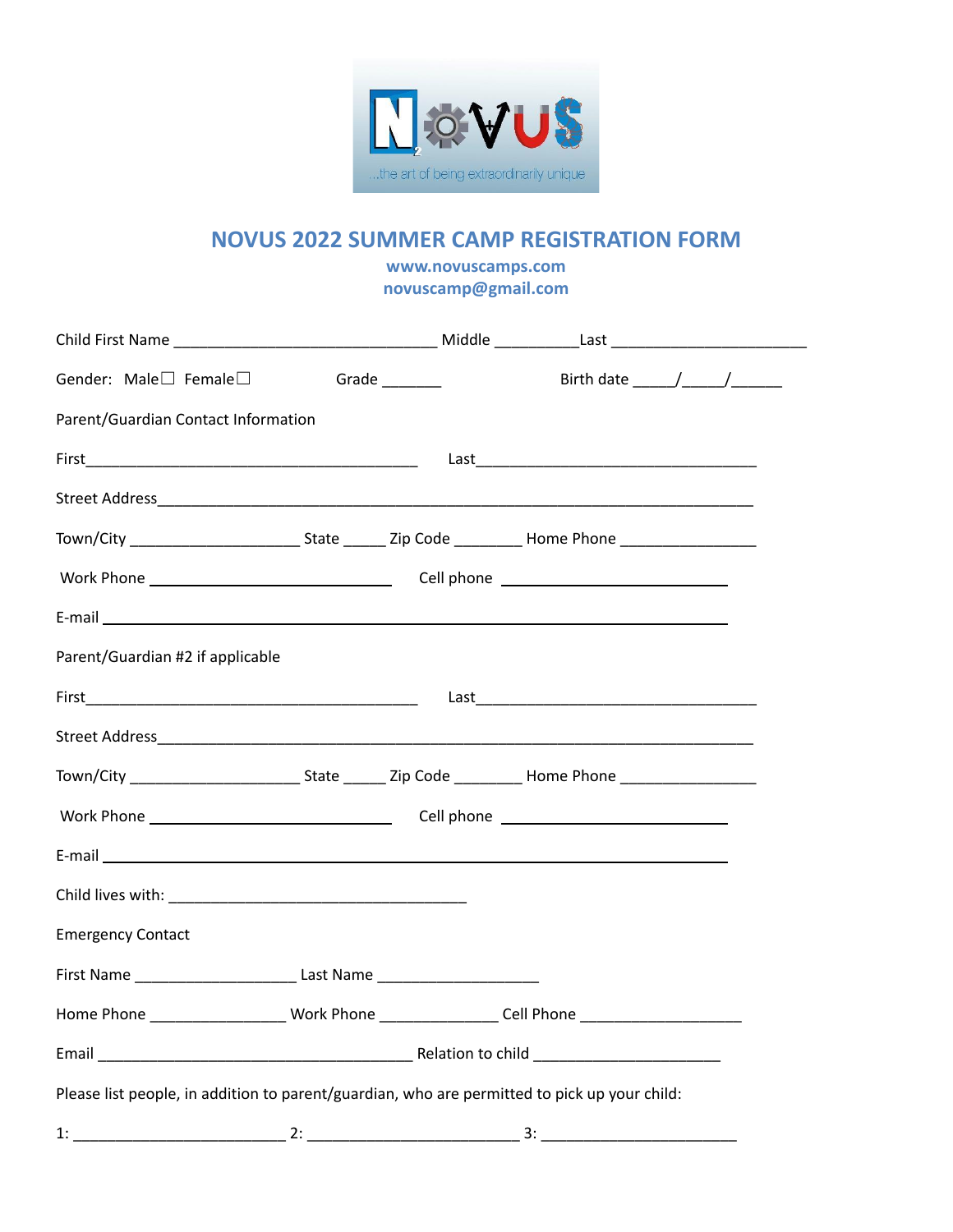Medical Release Information Insurance Information should be included on CT state required form.

The purpose of sharing medical information is to ensure that medical personnel have details of any medical problem which may interfere with or alter treatment. I understand that I will be notified in the case of a medical emergency involving my child. In the event that I cannot be reached, I authorize the calling of a doctor and the providing of necessary medical services in the event my child is injured or becomes ill. Parent's/Guardian's Initials

I understand that the NOVUS Summer-Camp will not be responsible for the medical expenses incurred, but that such expenses will be my responsibility as parent/guardian.

Parent's/Guardian's Initials \_\_\_\_\_\_\_\_\_\_\_\_\_\_

#### Terms of Agreement

Photo Release I hereby give permission for my child to be photographed during the NOVUS Summer-Camp . I understand the photos will be used to keep a journal of activities, to share during power point presentations and/or reports to our donors and for promotional purposes including flyers, brochures, newspaper and on the internet. I understand that although my child's photograph may be used for advertising, his or her identity will not be disclosed, I do not expect compensation and that all photos are the property of NOVUS Educational Innovations LLC and its affiliates.

Parent's/Guardian's Initials \_\_\_\_\_\_\_\_\_\_\_\_\_

The Novus Educational Innovations and its co-organizers are not responsible for lost or damaged personal property. I understand that no fees will be refunded or transferred unless a child is unable to participate due to an accident or illness per physician orders. In case of an emergency, and if a family physician cannot be reached, I hereby authorize my child to be treated by Certified Emergency Personnel (i.e. EMT, First Responder, and/or Physician).

Parent's/Guardian's Initials \_\_\_\_\_\_\_\_\_\_\_\_\_ Guardian Signature: \_\_\_\_\_\_\_\_\_\_\_\_\_\_\_\_\_\_\_\_\_\_\_\_\_\_\_\_\_\_\_\_\_\_\_\_ Date: \_\_\_\_\_\_\_\_\_\_\_\_\_\_\_\_\_\_\_\_\_\_\_\_\_\_ Printed Name of Parent/Guardian:  $\Box$ **TUITION RATE INFORMATION \$300 per week \$580 for two weeks \$870 for three weeks \$1150 for four weeks \$1320 for entire summer**

Full tuition fee must be paid in full at time of registration. Scholarships available for families that can show need. Please email for additional information.

CHECK MADE PAYABLE TO: **NOVUS CAMPS**

Mail completed registration form, full payment if applicable, and a copy of health insurance card to:

# **NOVUS P.O. Box 4096 Madison, CT 06443**